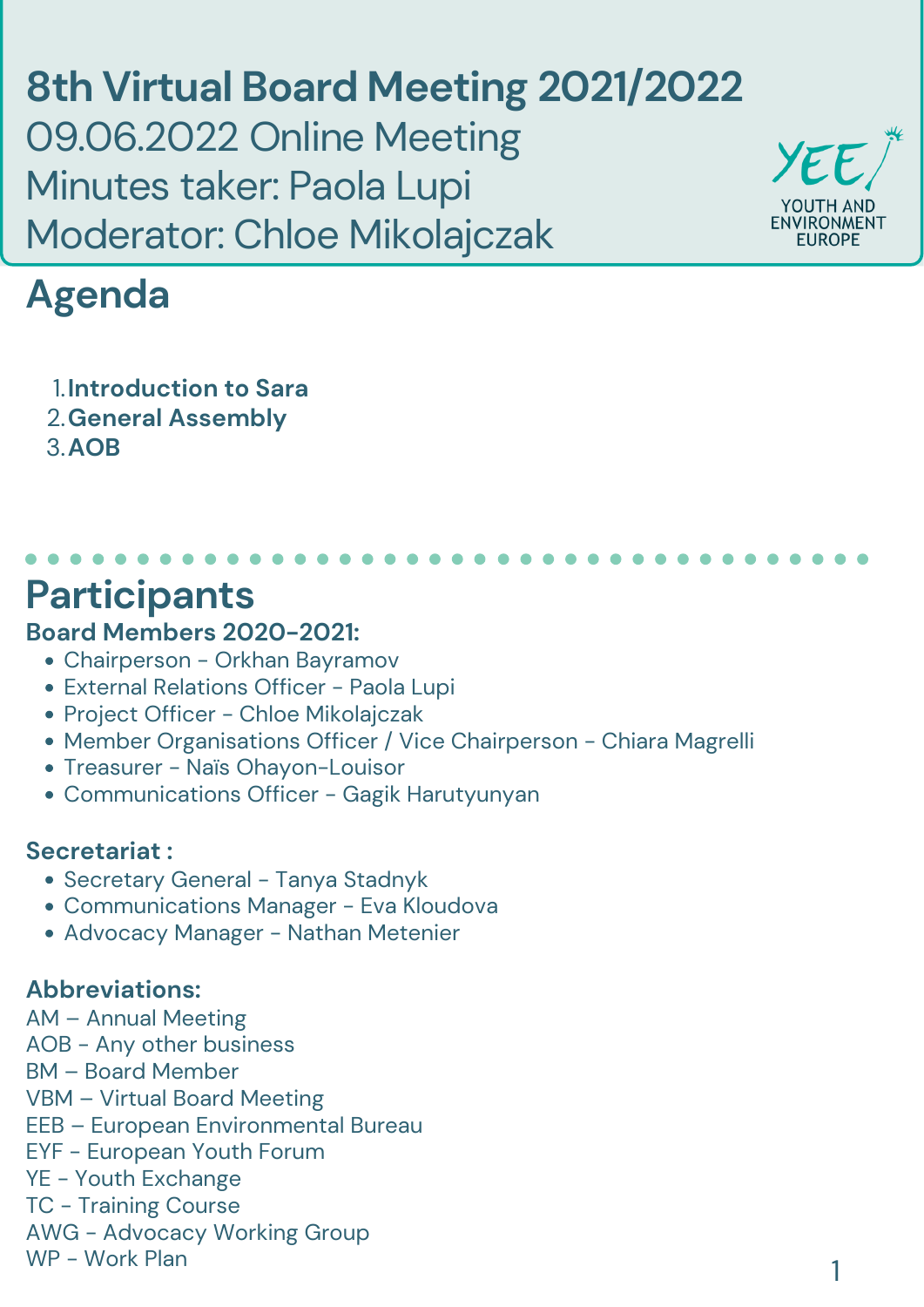**8th Virtual Board Meeting 2021/2022** 09.06.2022 Online Meeting Minutes taker: Paola Lupi Moderator: Chloe Mikolajczak



- **PM**
- Tanya: introducing Sara, our new Project Manager on showcasing the unheard
- Sara: will be the new PM on showcasing the unheard. I am from Lebanon and the Czech Rep. Recently graduated in International Law and have some volunteering experience in Lebanon with refugees
- Introduction round from the board
- **General Assembly**
- Tanya: the GA will happen after the Grenoble Summit some people will come from the 17th to the 2nd of July. Those who do ont come for the Summit will arrive on the 30th. The 2nd is departure day, after a lunch. Been collective people's travel registrations and so on and after making the math we will discuss whether we can offer another night for the participants who need it. The program of the 1st will be crowded and there is already an agenda for the people joining online but there will be a more detailed one with people presenting about a week before the GA. The candidates will mostly be joining remotely so that is quite relevant for them. Chiara: is there anything logistically challenging in which we can support you? Tanya: for now everything is going smoothly, also very much thanks to Lise who is helping a lot with the GA as well. Booking a lot of accommodations and rooms for the GA as well. Visa and travel issues are coming up - especially for people coming from Russia. Gagik said that the travel for him would be too expensive and difficult + new job starting and personal life issues. Some people are still getting visa appointments. Chiara: exam the 1st of July - seems hard to move. Thinking of coming from the 29th to the 30th to meet us still. Should I get my own accomodation and will I have travel reimbursement? Tanya: travel reimbursement for sure, for accomodation should ask Lise. Paola: filled in the travel form, what else do I need to send and by when? Tanya: to get a reimbursement need to fill in the travel reimbursement form in the GA channel - fill it in whenever and will reimburse it at any point.

# **Minutes**